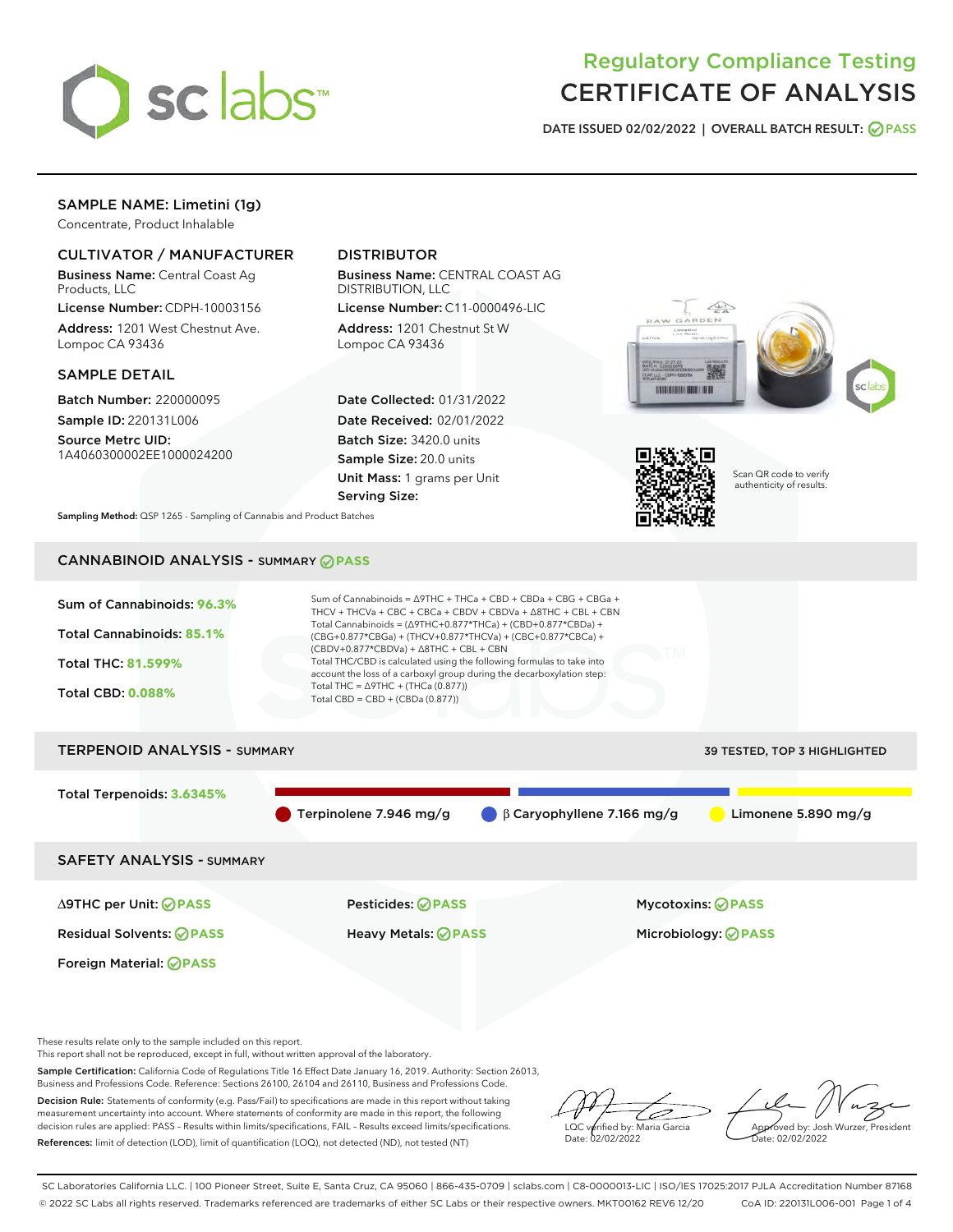



LIMETINI (1G) | DATE ISSUED 02/02/2022 | OVERALL BATCH RESULT:  $\bigcirc$  PASS

#### CANNABINOID TEST RESULTS - 02/01/2022 2 PASS

Tested by high-performance liquid chromatography with diode-array detection (HPLC-DAD). **Method:** QSP 1157 - Analysis of Cannabinoids by HPLC-DAD

#### TOTAL CANNABINOIDS: **85.1%**

Total Cannabinoids (Total THC) + (Total CBD) + (Total CBG) + (Total THCV) + (Total CBC) + (Total CBDV) + ∆8THC + CBL + CBN

TOTAL THC: **81.599%** Total THC (∆9THC+0.877\*THCa)

TOTAL CBD: **0.088%**

Total CBD (CBD+0.877\*CBDa)

TOTAL CBG: 1.26% Total CBG (CBG+0.877\*CBGa)

TOTAL THCV: 1.48% Total THCV (THCV+0.877\*THCVa)

TOTAL CBC: 0.7% Total CBC (CBC+0.877\*CBCa)

TOTAL CBDV: ND Total CBDV (CBDV+0.877\*CBDVa)

| <b>COMPOUND</b>  | LOD/LOQ<br>(mg/g)          | <b>MEASUREMENT</b><br><b>UNCERTAINTY</b><br>(mg/g) | <b>RESULT</b><br>(mg/g) | <b>RESULT</b><br>(%) |
|------------------|----------------------------|----------------------------------------------------|-------------------------|----------------------|
| <b>THCa</b>      | 0.05 / 0.14                | ±22.399                                            | 871.57                  | 87.157               |
| <b>A9THC</b>     | 0.06 / 0.26                | ±1.776                                             | 51.62                   | 5.162                |
| <b>THCVa</b>     | 0.07 / 0.20                | ±0.735                                             | 15.40                   | 1.540                |
| <b>CBGa</b>      | 0.1/0.2                    | ±0.66                                              | 12.7                    | 1.27                 |
| <b>CBCa</b>      | 0.07/0.28                  | ±0.357                                             | 7.31                    | 0.731                |
| <b>CBG</b>       | 0.06/0.19                  | ±0.059                                             | 1.51                    | 0.151                |
| <b>THCV</b>      | 0.1/0.2                    | ±0.06                                              | 1.3                     | 0.13                 |
| <b>CBDa</b>      | 0.02/0.19                  | ±0.029                                             | 1.00                    | 0.100                |
| <b>CBC</b>       | 0.2 / 0.5                  | ±0.02                                              | 0.6                     | 0.06                 |
| $\triangle$ 8THC | 0.1/0.4                    | N/A                                                | <b>ND</b>               | <b>ND</b>            |
| <b>CBD</b>       | 0.07/0.29                  | N/A                                                | <b>ND</b>               | <b>ND</b>            |
| <b>CBDV</b>      | 0.04 / 0.15                | N/A                                                | <b>ND</b>               | <b>ND</b>            |
| <b>CBDVa</b>     | 0.03 / 0.53                | N/A                                                | <b>ND</b>               | <b>ND</b>            |
| <b>CBL</b>       | 0.06 / 0.24                | N/A                                                | <b>ND</b>               | <b>ND</b>            |
| <b>CBN</b>       | 0.1/0.3                    | N/A                                                | <b>ND</b>               | <b>ND</b>            |
|                  | <b>SUM OF CANNABINOIDS</b> |                                                    | 963.0 mg/g              | 96.3%                |

#### **UNIT MASS: 1 grams per Unit**

| ∆9THC per Unit                        | 1100 per-package limit | 51.62 mg/unit  | <b>PASS</b> |
|---------------------------------------|------------------------|----------------|-------------|
| <b>Total THC per Unit</b>             |                        | 815.99 mg/unit |             |
| <b>CBD</b> per Unit                   |                        | <b>ND</b>      |             |
| <b>Total CBD per Unit</b>             |                        | $0.88$ mg/unit |             |
| Sum of Cannabinoids<br>per Unit       |                        | 963.0 mg/unit  |             |
| <b>Total Cannabinoids</b><br>per Unit |                        | 851.3 mg/unit  |             |

#### TERPENOID TEST RESULTS - 02/01/2022

Terpene analysis utilizing gas chromatography-flame ionization detection (GC-FID). **Method:** QSP 1192 - Analysis of Terpenoids by GC-FID

| <b>COMPOUND</b>           | LOD/LOQ<br>(mg/g) | <b>MEASUREMENT</b><br><b>UNCERTAINTY</b><br>(mg/g) | <b>RESULT</b><br>(mg/g) | <b>RESULT</b><br>(%) |
|---------------------------|-------------------|----------------------------------------------------|-------------------------|----------------------|
| Terpinolene               | 0.008 / 0.026     | ±0.1629                                            | 7.946                   | 0.7946               |
| $\beta$ Caryophyllene     | 0.004 / 0.012     | ±0.2551                                            | 7.166                   | 0.7166               |
| Limonene                  | 0.005 / 0.016     | ±0.0842                                            | 5.890                   | 0.5890               |
| <b>Myrcene</b>            | 0.008 / 0.025     | ±0.0440                                            | 3.413                   | 0.3413               |
| $\alpha$ Humulene         | 0.009/0.029       | ±0.0689                                            | 2.146                   | 0.2146               |
| $\alpha$ Bisabolol        | 0.008 / 0.026     | ±0.0975                                            | 1.825                   | 0.1825               |
| Linalool                  | 0.009 / 0.032     | ±0.0473                                            | 1.246                   | 0.1246               |
| Guaiol                    | 0.009 / 0.030     | ±0.0502                                            | 1.064                   | 0.1064               |
| <b>Terpineol</b>          | 0.016 / 0.055     | ±0.0548                                            | 0.893                   | 0.0893               |
| $\beta$ Pinene            | 0.004 / 0.014     | ±0.0098                                            | 0.850                   | 0.0850               |
| Fenchol                   | 0.010 / 0.034     | ±0.0269                                            | 0.696                   | 0.0696               |
| Ocimene                   | 0.011 / 0.038     | ±0.0195                                            | 0.608                   | 0.0608               |
| trans- $\beta$ -Farnesene | 0.008 / 0.025     | ±0.0184                                            | 0.517                   | 0.0517               |
| $\alpha$ Pinene           | 0.005 / 0.017     | ±0.0043                                            | 0.499                   | 0.0499               |
| Caryophyllene<br>Oxide    | 0.010 / 0.033     | ±0.0132                                            | 0.286                   | 0.0286               |
| $\alpha$ Phellandrene     | 0.006 / 0.020     | ±0.0030                                            | 0.220                   | 0.0220               |
| $\alpha$ Terpinene        | 0.005 / 0.017     | ±0.0029                                            | 0.192                   | 0.0192               |
| $\gamma$ Terpinene        | 0.006 / 0.018     | ±0.0030                                            | 0.171                   | 0.0171               |
| <b>Borneol</b>            | 0.005 / 0.016     | ±0.0067                                            | 0.159                   | 0.0159               |
| 3 Carene                  | 0.005 / 0.018     | ±0.0020                                            | 0.141                   | 0.0141               |
| Valencene                 | 0.009 / 0.030     | ±0.0081                                            | 0.117                   | 0.0117               |
| Sabinene                  | 0.004 / 0.014     | ±0.0013                                            | 0.108                   | 0.0108               |
| Camphene                  | 0.005 / 0.015     | ±0.0009                                            | 0.081                   | 0.0081               |
| Sabinene Hydrate          | 0.006 / 0.022     | ±0.0022                                            | 0.057                   | 0.0057               |
| Geraniol                  | 0.002 / 0.007     | ±0.0024                                            | 0.054                   | 0.0054               |
| p-Cymene                  | 0.005 / 0.016     | N/A                                                | ND                      | <b>ND</b>            |
| Eucalyptol                | 0.006 / 0.018     | N/A                                                | <b>ND</b>               | <b>ND</b>            |
| Fenchone                  | 0.009 / 0.028     | N/A                                                | ND                      | <b>ND</b>            |
| (-)-Isopulegol            | 0.005 / 0.016     | N/A                                                | <b>ND</b>               | <b>ND</b>            |
| Camphor                   | 0.006 / 0.019     | N/A                                                | <b>ND</b>               | <b>ND</b>            |
| Isoborneol                | 0.004 / 0.012     | N/A                                                | ND                      | ND                   |
| Menthol                   | 0.008 / 0.025     | N/A                                                | <b>ND</b>               | <b>ND</b>            |
| Nerol                     | 0.003 / 0.011     | N/A                                                | <b>ND</b>               | <b>ND</b>            |
| Citronellol               | 0.003 / 0.010     | N/A                                                | ND                      | ND                   |
| R-(+)-Pulegone            | 0.003 / 0.011     | N/A                                                | ND                      | <b>ND</b>            |
| <b>Geranyl Acetate</b>    | 0.004 / 0.014     | N/A                                                | <b>ND</b>               | <b>ND</b>            |
| $\alpha$ Cedrene          | 0.005 / 0.016     | N/A                                                | ND                      | ND                   |
| Nerolidol                 | 0.009 / 0.028     | N/A                                                | <b>ND</b>               | <b>ND</b>            |
| Cedrol                    | 0.008 / 0.027     | N/A                                                | <b>ND</b>               | ND                   |
| <b>TOTAL TERPENOIDS</b>   |                   |                                                    | 36.345 mg/g             | 3.6345%              |

SC Laboratories California LLC. | 100 Pioneer Street, Suite E, Santa Cruz, CA 95060 | 866-435-0709 | sclabs.com | C8-0000013-LIC | ISO/IES 17025:2017 PJLA Accreditation Number 87168 © 2022 SC Labs all rights reserved. Trademarks referenced are trademarks of either SC Labs or their respective owners. MKT00162 REV6 12/20 CoA ID: 220131L006-001 Page 2 of 4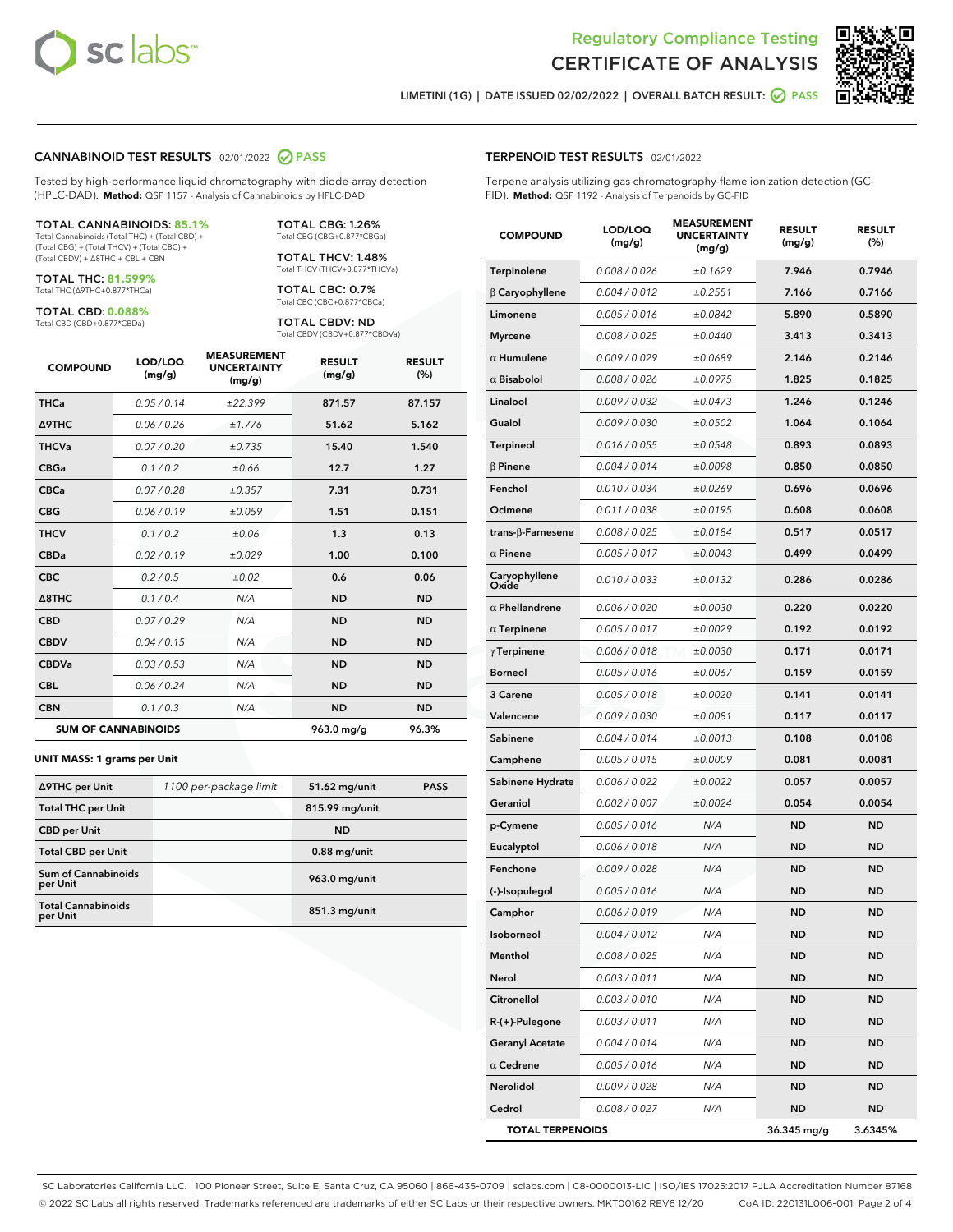



LIMETINI (1G) | DATE ISSUED 02/02/2022 | OVERALL BATCH RESULT:  $\bigcirc$  PASS

# CATEGORY 1 PESTICIDE TEST RESULTS - 02/01/2022 2 PASS

Pesticide and plant growth regulator analysis utilizing high-performance liquid chromatography-mass spectrometry (HPLC-MS) or gas chromatography-mass spectrometry (GC-MS). \*GC-MS utilized where indicated. **Method:** QSP 1212 - Analysis of Pesticides and Mycotoxins by LC-MS or QSP 1213 - Analysis of Pesticides by GC-MS

| <b>COMPOUND</b>             | LOD/LOQ<br>$(\mu g/g)$ | <b>ACTION</b><br><b>LIMIT</b><br>$(\mu g/g)$ | <b>MEASUREMENT</b><br><b>UNCERTAINTY</b><br>$(\mu g/g)$ | <b>RESULT</b><br>$(\mu g/g)$ | <b>RESULT</b> |
|-----------------------------|------------------------|----------------------------------------------|---------------------------------------------------------|------------------------------|---------------|
| Aldicarb                    | 0.03 / 0.08            | $\ge$ LOD                                    | N/A                                                     | <b>ND</b>                    | <b>PASS</b>   |
| Carbofuran                  | 0.02 / 0.05            | $\ge$ LOD                                    | N/A                                                     | <b>ND</b>                    | <b>PASS</b>   |
| Chlordane*                  | 0.03 / 0.08            | $\ge$ LOD                                    | N/A                                                     | <b>ND</b>                    | <b>PASS</b>   |
| Chlorfenapyr*               | 0.03/0.10              | $\ge$ LOD                                    | N/A                                                     | <b>ND</b>                    | <b>PASS</b>   |
| Chlorpyrifos                | 0.02 / 0.06            | $\ge$ LOD                                    | N/A                                                     | <b>ND</b>                    | <b>PASS</b>   |
| Coumaphos                   | 0.02 / 0.07            | $\ge$ LOD                                    | N/A                                                     | <b>ND</b>                    | <b>PASS</b>   |
| Daminozide                  | 0.02/0.07              | $\ge$ LOD                                    | N/A                                                     | <b>ND</b>                    | <b>PASS</b>   |
| <b>DDVP</b><br>(Dichlorvos) | 0.03/0.09              | $>$ LOD                                      | N/A                                                     | <b>ND</b>                    | <b>PASS</b>   |
| Dimethoate                  | 0.03 / 0.08            | $\ge$ LOD                                    | N/A                                                     | <b>ND</b>                    | <b>PASS</b>   |
| Ethoprop(hos)               | 0.03/0.10              | $>$ LOD                                      | N/A                                                     | <b>ND</b>                    | <b>PASS</b>   |
| Etofenprox                  | 0.02 / 0.06            | $\ge$ LOD                                    | N/A                                                     | <b>ND</b>                    | <b>PASS</b>   |
| Fenoxycarb                  | 0.03 / 0.08            | $\ge$ LOD                                    | N/A                                                     | <b>ND</b>                    | <b>PASS</b>   |
| Fipronil                    | 0.03/0.08              | $>$ LOD                                      | N/A                                                     | <b>ND</b>                    | <b>PASS</b>   |
| Imazalil                    | 0.02 / 0.06            | $\ge$ LOD                                    | N/A                                                     | <b>ND</b>                    | <b>PASS</b>   |
| <b>Methiocarb</b>           | 0.02 / 0.07            | $\ge$ LOD                                    | N/A                                                     | <b>ND</b>                    | <b>PASS</b>   |
| Methyl<br>parathion         | 0.03/0.10              | $\ge$ LOD                                    | N/A                                                     | <b>ND</b>                    | <b>PASS</b>   |
| <b>Mevinphos</b>            | 0.03/0.09              | $\ge$ LOD                                    | N/A                                                     | <b>ND</b>                    | <b>PASS</b>   |
| Paclobutrazol               | 0.02 / 0.05            | $\ge$ LOD                                    | N/A                                                     | <b>ND</b>                    | <b>PASS</b>   |
| Propoxur                    | 0.03/0.09              | $\ge$ LOD                                    | N/A                                                     | <b>ND</b>                    | <b>PASS</b>   |
| Spiroxamine                 | 0.03/0.08              | $\ge$ LOD                                    | N/A                                                     | <b>ND</b>                    | <b>PASS</b>   |
| Thiacloprid                 | 0.03/0.10              | $\ge$ LOD                                    | N/A                                                     | <b>ND</b>                    | <b>PASS</b>   |

#### CATEGORY 2 PESTICIDE TEST RESULTS - 02/01/2022 2 PASS

| <b>COMPOUND</b>          | LOD/LOO<br>$(\mu g/g)$ | <b>ACTION</b><br>LIMIT<br>$(\mu g/g)$ | <b>MEASUREMENT</b><br><b>UNCERTAINTY</b><br>$(\mu g/g)$ | <b>RESULT</b><br>$(\mu g/g)$ | <b>RESULT</b> |  |
|--------------------------|------------------------|---------------------------------------|---------------------------------------------------------|------------------------------|---------------|--|
| Abamectin                | 0.03/0.10              | 0.1                                   | N/A                                                     | <b>ND</b>                    | <b>PASS</b>   |  |
| Acephate                 | 0.02/0.07              | 0.1                                   | N/A                                                     | <b>ND</b>                    | <b>PASS</b>   |  |
| Acequinocyl              | 0.02/0.07              | 0.1                                   | N/A                                                     | <b>ND</b>                    | <b>PASS</b>   |  |
| Acetamiprid              | 0.02/0.05              | 0.1                                   | N/A                                                     | <b>ND</b>                    | <b>PASS</b>   |  |
| Azoxystrobin             | 0.02/0.07              | 0.1                                   | N/A                                                     | <b>ND</b>                    | <b>PASS</b>   |  |
| <b>Bifenazate</b>        | 0.01 / 0.04            | 0.1                                   | N/A                                                     | <b>ND</b>                    | <b>PASS</b>   |  |
| <b>Bifenthrin</b>        | 0.02/0.05              | 3                                     | N/A                                                     | <b>ND</b>                    | <b>PASS</b>   |  |
| <b>Boscalid</b>          | 0.03/0.09              | 0.1                                   | N/A                                                     | <b>ND</b>                    | <b>PASS</b>   |  |
| Captan                   | 0.19/0.57              | 0.7                                   | N/A                                                     | <b>ND</b>                    | <b>PASS</b>   |  |
| Carbaryl                 | 0.02/0.06              | 0.5                                   | N/A                                                     | <b>ND</b>                    | <b>PASS</b>   |  |
| Chlorantranilip-<br>role | 0.04/0.12              | 10                                    | N/A                                                     | <b>ND</b>                    | <b>PASS</b>   |  |
| Clofentezine             | 0.03/0.09              | 0.1                                   | N/A                                                     | <b>ND</b>                    | <b>PASS</b>   |  |

| <b>CATEGORY 2 PESTICIDE TEST RESULTS</b> - 02/01/2022 continued |  |
|-----------------------------------------------------------------|--|
|                                                                 |  |

| <b>COMPOUND</b>               | LOD/LOQ<br>(µg/g) | <b>ACTION</b><br>LIMIT<br>$(\mu g/g)$ | <b>MEASUREMENT</b><br><b>UNCERTAINTY</b><br>$(\mu g/g)$ | <b>RESULT</b><br>(µg/g) | <b>RESULT</b> |
|-------------------------------|-------------------|---------------------------------------|---------------------------------------------------------|-------------------------|---------------|
| Cyfluthrin                    | 0.12 / 0.38       | 2                                     | N/A                                                     | ND                      | <b>PASS</b>   |
| Cypermethrin                  | 0.11 / 0.32       | 1                                     | N/A                                                     | ND                      | <b>PASS</b>   |
| Diazinon                      | 0.02 / 0.05       | 0.1                                   | N/A                                                     | ND                      | PASS          |
| Dimethomorph                  | 0.03 / 0.09       | 2                                     | N/A                                                     | ND                      | <b>PASS</b>   |
| Etoxazole                     | 0.02 / 0.06       | 0.1                                   | N/A                                                     | ND                      | PASS          |
| Fenhexamid                    | 0.03 / 0.09       | 0.1                                   | N/A                                                     | ND                      | <b>PASS</b>   |
| Fenpyroximate                 | 0.02 / 0.06       | 0.1                                   | N/A                                                     | <b>ND</b>               | <b>PASS</b>   |
| Flonicamid                    | 0.03 / 0.10       | 0.1                                   | N/A                                                     | <b>ND</b>               | <b>PASS</b>   |
| Fludioxonil                   | 0.03 / 0.10       | 0.1                                   | N/A                                                     | ND                      | <b>PASS</b>   |
| Hexythiazox                   | 0.02 / 0.07       | 0.1                                   | N/A                                                     | <b>ND</b>               | <b>PASS</b>   |
| Imidacloprid                  | 0.04 / 0.11       | 5                                     | N/A                                                     | <b>ND</b>               | <b>PASS</b>   |
| Kresoxim-methyl               | 0.02 / 0.07       | 0.1                                   | N/A                                                     | ND                      | <b>PASS</b>   |
| Malathion                     | 0.03 / 0.09       | 0.5                                   | N/A                                                     | <b>ND</b>               | <b>PASS</b>   |
| Metalaxyl                     | 0.02 / 0.07       | $\overline{2}$                        | N/A                                                     | <b>ND</b>               | <b>PASS</b>   |
| Methomyl                      | 0.03 / 0.10       | $\mathbf{1}$                          | N/A                                                     | <b>ND</b>               | PASS          |
| Myclobutanil                  | 0.03/0.09         | 0.1                                   | N/A                                                     | <b>ND</b>               | <b>PASS</b>   |
| <b>Naled</b>                  | 0.02 / 0.07       | 0.1                                   | N/A                                                     | ND                      | <b>PASS</b>   |
| Oxamyl                        | 0.04 / 0.11       | 0.5                                   | N/A                                                     | ND                      | <b>PASS</b>   |
| Pentachloronitro-<br>benzene* | 0.03/0.09         | 0.1                                   | N/A                                                     | ND                      | <b>PASS</b>   |
| Permethrin                    | 0.04 / 0.12       | 0.5                                   | N/A                                                     | ND                      | PASS          |
| Phosmet                       | 0.03 / 0.10       | 0.1                                   | N/A                                                     | <b>ND</b>               | <b>PASS</b>   |
| Piperonylbu-<br>toxide        | 0.02 / 0.07       | 3                                     | N/A                                                     | <b>ND</b>               | <b>PASS</b>   |
| Prallethrin                   | 0.03 / 0.08       | 0.1                                   | N/A                                                     | ND                      | <b>PASS</b>   |
| Propiconazole                 | 0.02 / 0.07       | 0.1                                   | N/A                                                     | <b>ND</b>               | <b>PASS</b>   |
| Pyrethrins                    | 0.04 / 0.12       | 0.5                                   | N/A                                                     | <b>ND</b>               | <b>PASS</b>   |
| Pyridaben                     | 0.02 / 0.07       | 0.1                                   | N/A                                                     | ND                      | <b>PASS</b>   |
| Spinetoram                    | 0.02 / 0.07       | 0.1                                   | N/A                                                     | ND                      | <b>PASS</b>   |
| Spinosad                      | 0.02 / 0.07       | 0.1                                   | N/A                                                     | ND                      | <b>PASS</b>   |
| Spiromesifen                  | 0.02 / 0.05       | 0.1                                   | N/A                                                     | ND                      | PASS          |
| Spirotetramat                 | 0.02 / 0.06       | 0.1                                   | N/A                                                     | ND                      | <b>PASS</b>   |
| Tebuconazole                  | 0.02 / 0.07       | 0.1                                   | N/A                                                     | <b>ND</b>               | <b>PASS</b>   |
| Thiamethoxam                  | 0.03 / 0.10       | 5                                     | N/A                                                     | ND                      | <b>PASS</b>   |
| Trifloxystrobin               | 0.03 / 0.08       | 0.1                                   | N/A                                                     | <b>ND</b>               | <b>PASS</b>   |

SC Laboratories California LLC. | 100 Pioneer Street, Suite E, Santa Cruz, CA 95060 | 866-435-0709 | sclabs.com | C8-0000013-LIC | ISO/IES 17025:2017 PJLA Accreditation Number 87168 © 2022 SC Labs all rights reserved. Trademarks referenced are trademarks of either SC Labs or their respective owners. MKT00162 REV6 12/20 CoA ID: 220131L006-001 Page 3 of 4